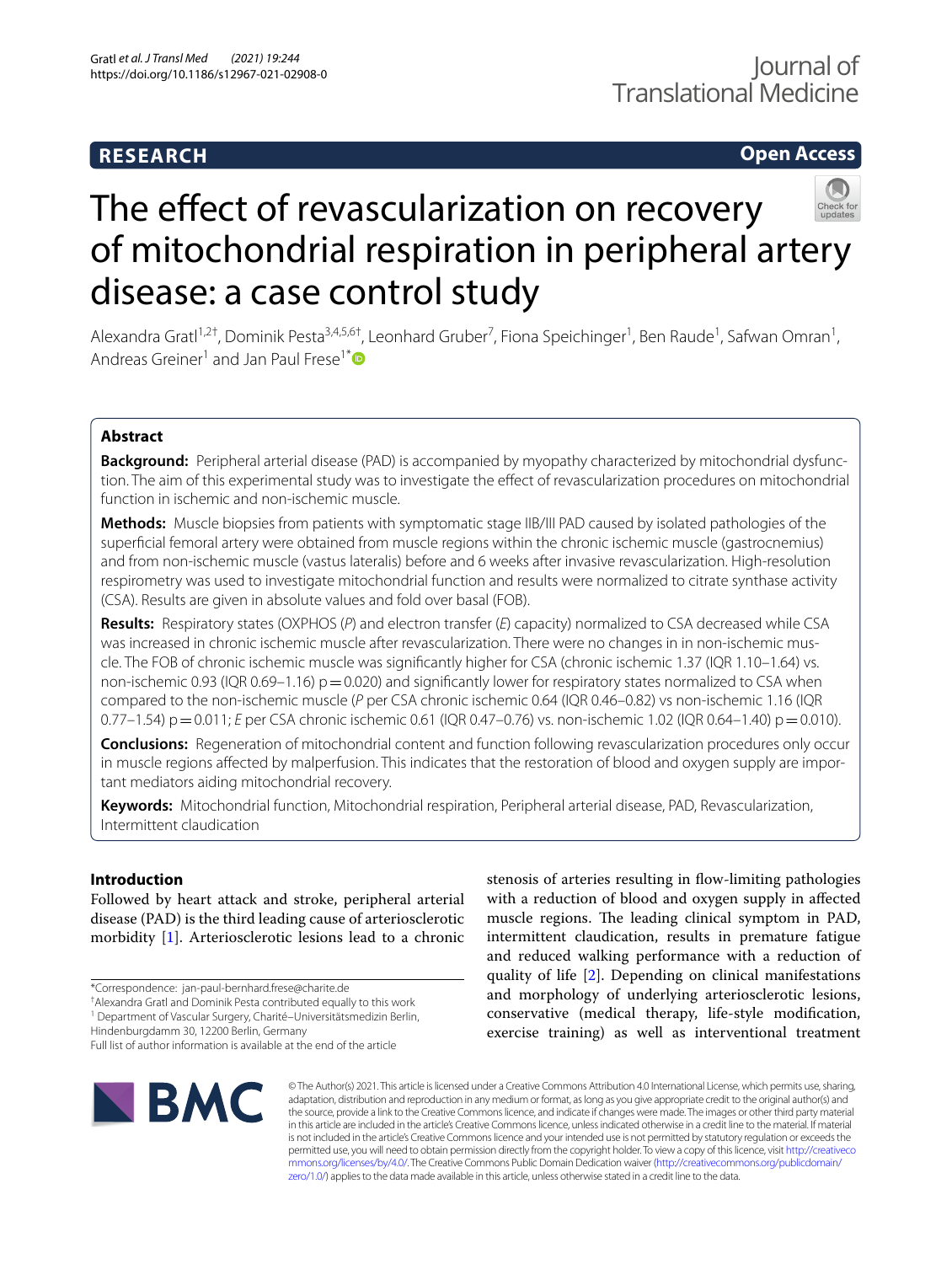(open surgical techniques, endovascular revascularization) is indicated [\[3](#page-8-2)]. As previously described, afected muscle regions of patients sufering from PAD are characterized by myopathy including histomorphological as well as metabolic alterations with mitochondria playing a crucial role in these pathophysiological mechanisms. Due to an insufficient blood supply, altered mitochondrial function and content may lead to additional oxidative stress resulting in subsequent myopathy and a vicious circle of ischemia–reperfusion injury [\[4](#page-8-3)[–7](#page-8-4)]. High-resolution respirometry (HRR) is the gold standard method to evaluate mitochondrial function in vitro. The advantage of this method is that experiments are performed under biochemically controlled conditions with exclusion of any limitations caused by reduced oxygen supply during the assay due to flow-limiting arteriosclerotic lesions [[4\]](#page-8-3). Results from HRR are commonly normalized to a mitochondrial marker in order to obtain information about changes of mitochondrial-specifc respiration. Several markers are being used in the research setting, including individual mitochondrial proteins, mitochondrial DNA and specifc phospholipids, such as cardiolipin [[8\]](#page-8-5). Citrate synthase activity has been shown to be in good agreement with results obtained by the gold standard method of transmission electron microscopy [[9\]](#page-8-6). In a previous study, we were able to demonstrate recovery of mitochondrial content and respiration six weeks after successful revascularization of underlying arteriosclerotic lesions. Gastrocnemius muscle biopsies from patients suffering from isolated flow-limiting pathologies of the superfcial femoral artery (SFA) and a nonischemic control group have been investigated by HRR [[10\]](#page-8-7). Successful revascularization of underlying arteriosclerotic lesions resulted in restoration of blood fow and oxygen supply to the gastrocnemius muscle. As the leading symptom of PAD—intermittent claudication with pain-induced limitation of maximal walking distances was successfully treated as well, also walking performance of patients improved. However, it remains unclear, whether the observed changes were caused solely by the restoration of blood flow or by an increased metabolic demand resulting from increased physical activity. The aim of this study was therefore to examine in isolation the impact of successful revascularization of underlying arteriosclerotic lesions on mitochondrial content and respiration. We hypothesized, that the restoration of blood flow is the major driver for mitochondrial recovery. To this end, mitochondrial content and function in chronic ischemic muscle regions (gastrocnemic muscle) have been compared to those from non-ischemic muscle regions (lateral vastus muscle) in patients with isolated lesions of the SFA. In the sense of translational medicine, our study integrates molecular fndings to improve our understanding of normal vs. disease states in order to provide clinicians with optimized therapeutic approaches based on our laboratory data. Improved understanding of the pathophysiology of PAD will help to decide treatment options best suitable for the individual patient.

# **Methods**

### **Ethics**

All procedures were in accordance with the ethical standards of the institutional research committee (Charité`s Ethics Committee, Universitätsmedizin Berlin; Number of proposal EA4/021/16) and with the 1964 Helsinki declaration and its later amendments. Informed consent was obtained from all participants included in the study.

#### **Study participants**

Ten patients with symptomatic PAD (Fontaine stage IIb/III) due to an isolated flow-limiting pathology of the superfcial femoral artery (SFA) were consecutively recruited at the outpatient clinic of the Department of Vascular Surgery at the University Hospital Berlin, Charité. Patients with fow-limiting arteriosclerotic lesions of the infrarenal aorta, the iliac arteries as well as the deep femoral artery, with a stage IV PAD or with an allergy to local anaesthesia have been excluded from the study. In all patients, invasive revascularization of reasonable arteriosclerotic lesions for treatment of PAD was indicated and each case has been discussed individually within an interdisciplinary team to decide whether open or endovascular treatment should be performed.

Detailed medical history including demographic and anthropometric data (age, sex, body-mass index) and the presence of cardiovascular risk factors (arterial hypertension, diabetes mellitus, hyperlipidemia and smoking status) was obtained. Physical examination included pulse status, ankle brachial index (ABI) measurement and evaluation for trophic lesions of the lower extremities. Duplex ultrasound of the arterial tree of the afected leg was performed and for evaluation of maximal walking distances a treadmill test was performed at a continuous speed of 3 kms per hour and inclination of 0%. A successful completion of a walking distance of 500 m without the occurrence of intermittent claudication indicated that the patient did not sufer from any relevant walking induced pain causing a limitation of walking ability.

# **Proof of technical success of performed revascularization procedure**

Six weeks after vascular intervention, evaluation of hemodynamic parameters with measurement of ABI as well as treadmill tests were repeated. Ultrasound imaging of the treated lesion to confrm patency and to exclude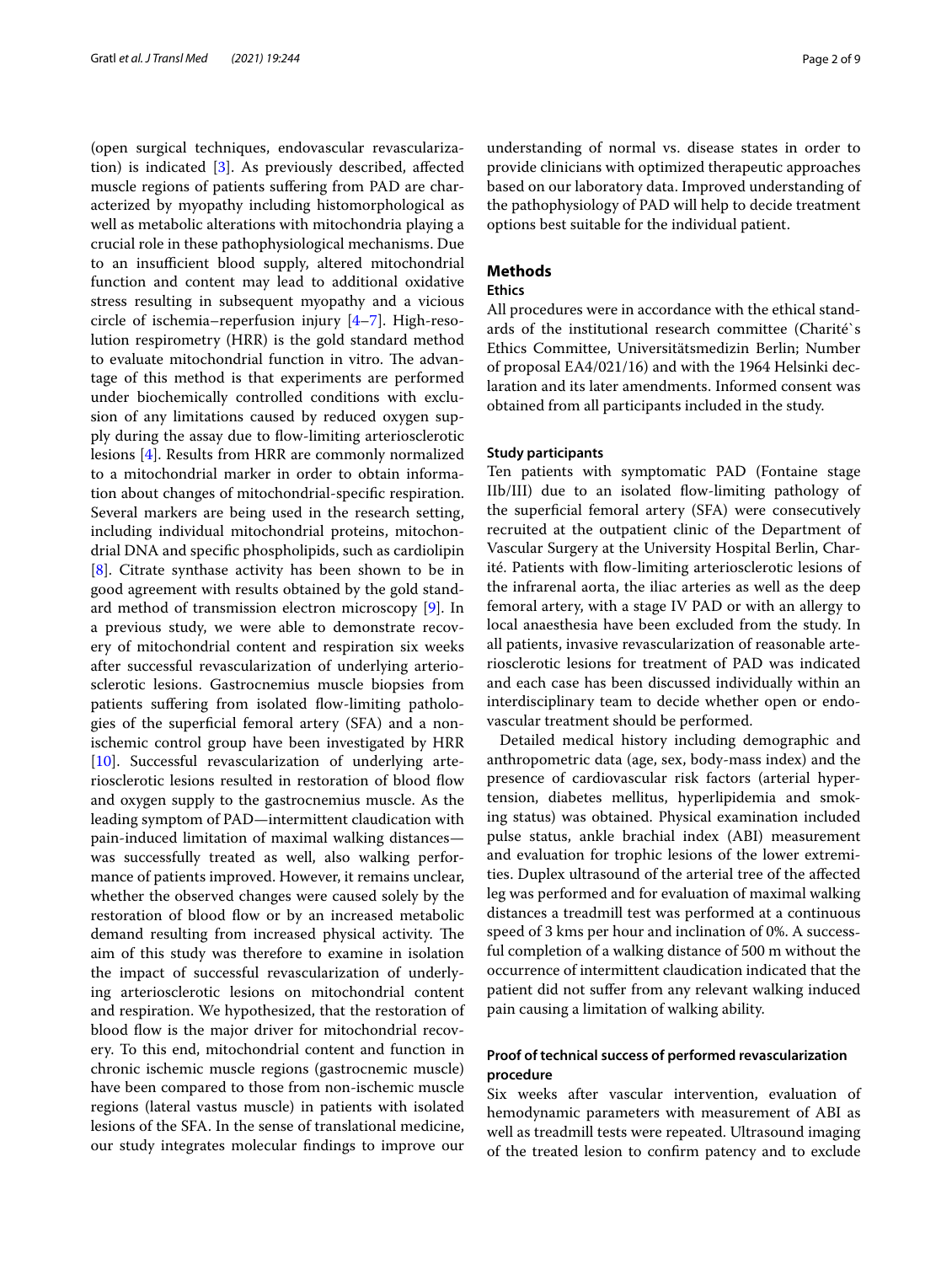relevant hemodynamic restenosis within the area of the revascularization procedure was performed.

#### **Muscle biopsy procedure**

According to the inclusion criteria of isolated arteriosclerotic lesions of the SFA being reasonable for symptomatic PAD, the gastrocnemius muscle was considered as chronic ischemic muscle region and the lateral vastus muscle was considered as non-ischemic muscle region. Percutaneous muscle biopsies were taken using the modifed Bergstrom percutaneous biopsy technique (Bergstrom Muscle Biopsy Needles, diameter 4.0 mm, Dixon Surgical Instruments, Essex, United Kingdom) [[11,](#page-8-8) [12](#page-8-9)]. About 10–20 mg of muscle tissue was taken at each location. Muscle biopsies were obtained at the beginning of the vascular intervention (preoperative) and six weeks after successful revascularization (postoperative). Depending on the performed interventions, biopsies were taken under general or local anaesthesia using lidocaine. To prevent any possible efects of lidocaine on muscle mitochondrial function, infltration of lidocaine into the muscle was avoided [[13\]](#page-8-10). Muscle samples were transferred to ice-cold biopsy preservation solution (BIOPS) containing 10 mM Ca-EGTA bufer, 0.1 μM free calcium, 20 mM imidazole, 20 mM taurine, 50 mM 2-(N-morpholino)esthane-sulfonic acid hydrate,  $0.5$  mM dithiothreitol,  $6.25$  mM  $MgCl<sub>2</sub>$ ,  $5.77$  mM ATP and 15 mM phosphocreatine (pH 7.1) and immediately transferred to our laboratory for further investigations.

#### **Permeabilization of muscle fbres**

Details about the preparation of muscle fbres have been described elsewhere [[14\]](#page-8-11). Permeabilization was completed chemically by incubation of fbres in 2 ml BIOPS containing 50  $\mu$ g/ml saponin for 30 min. Followed by a 10 min period of washing in a mitochondrial respiration medium (MIR06) containing 110 mM D-sucrose, 60 mM K<sup>+</sup>-lactobionate, 0.5 mM EGTA, 3 mM MgCl<sub>2</sub>, 20 mM taurine, 10 mM  $KH_2PO_4$ , 20 mM HEPES, 1 g/l bovine serum albumin and 280 U/ml catalase, muscle samples with a wet weight of 1–3 mg were transferred to the respirometry chamber [\[14\]](#page-8-11).

# **High‑resolution respirometry and measurement of mitochondrial respiration**

HRR was performed using an Oxygraph-2 k (Orobros Instruments, Innsbruck, Austria) as described in detail elsewhere [[14\]](#page-8-11). Briefy, the oxygraph consists of two closed chambers, both flled with 2 ml of MIR06. In the O2k, samples from the gastrocnemius muscle were directly compared to samples from the lateral vastus muscle in order to account for time-diferences between the two respirometry assays. All measurements were performed in duplicates. A poloragraphic sensor within each chamber records the oxygen concentration and oxygen consumption continuously and mass-specifc mitochondrial respiration is obtained as oxygen consumption per second, per milligram of wet weight of muscle tissue (pmol/(s\*mg)). All measurements were performed at 37 °C within hyper-oxygenated chambers maintaining oxygen levels above>250 mM to avoid any risk of potential oxygen limitations  $[14]$ . This was achieved by injecting gaseous oxygen into the open chamber prior to starting the measurements.

To investigate mitochondrial respiration, a substrate, uncoupler, inhibitor (SUIT) protocol was applied. LEAK state, mitochondrial respiration in the presence of substrates, but without ADP, was induced by the titration of 2 mM malate and 0.2 mM octanoylcarnitine (MOct<sub>I</sub>). After reaching steady state, 5 mM ADP was added to induce complex I-linked ADP-stimulated respiration ( $MOct<sub>p</sub>$ ). With the titration of 5 mM pyruvate and 10 mM succinate, CI&II-linked respiration yields oxidative phosphorylation (OXPHOS) capacity (*P*). Stepwise addition (0.05 mM steps) of the protonophore carbonyl cyanide p-(trifouromethoxy) phenylhydrazone (FCCP) yields maximum mitochondrial respiration or electron transfer  $(E)$  capacity  $[10]$ .

#### **Measurement of citrate synthase activity**

Citrate synthase, an enzyme located in the mitochondrial matrix, is tightly associated with mitochondrial fractional area [[9\]](#page-8-6) and commonly serves as an established marker of mitochondrial content. About 10 mg of muscle tissue were initially stored at − 80 °C for further evaluation of CSA. After thawing, the samples were homogenized and protein concentrations of the lysates were determined using a QunatiPro™ BCA Assay Kit (Sigma-Aldrich, St. Louis, MO, United States of America). CSA was spectrophotometrically measured at 412 nm and 25 °C using a commercial Citrate Synthase Assay Kit (Sigma-Aldrich) according to the manufacturer's instructions. Results from mass-specifc mitochondrial respiration were normalized to CSA in order to obtain mitochondrial-specifc respiration expressed as pmol/(s\*CSA).

### **Statistics**

Statistical analysis was carried out in GraphPad Prism 8.1 (GraphPad Software Inc.; La Jolla, USA). Continuous data are given as mean $\pm$ standard deviation in case of Gaussian distribution or as mean with 95% confdence interval (in brackets) in case of a non-Gaussian distribution and are presented as box-plots including median and lower/upper quartiles; whiskers denote 5% and 95% percentiles. P-values  $< 0.05$  were considered significant, p-values greater than<0.10 were considered a trend.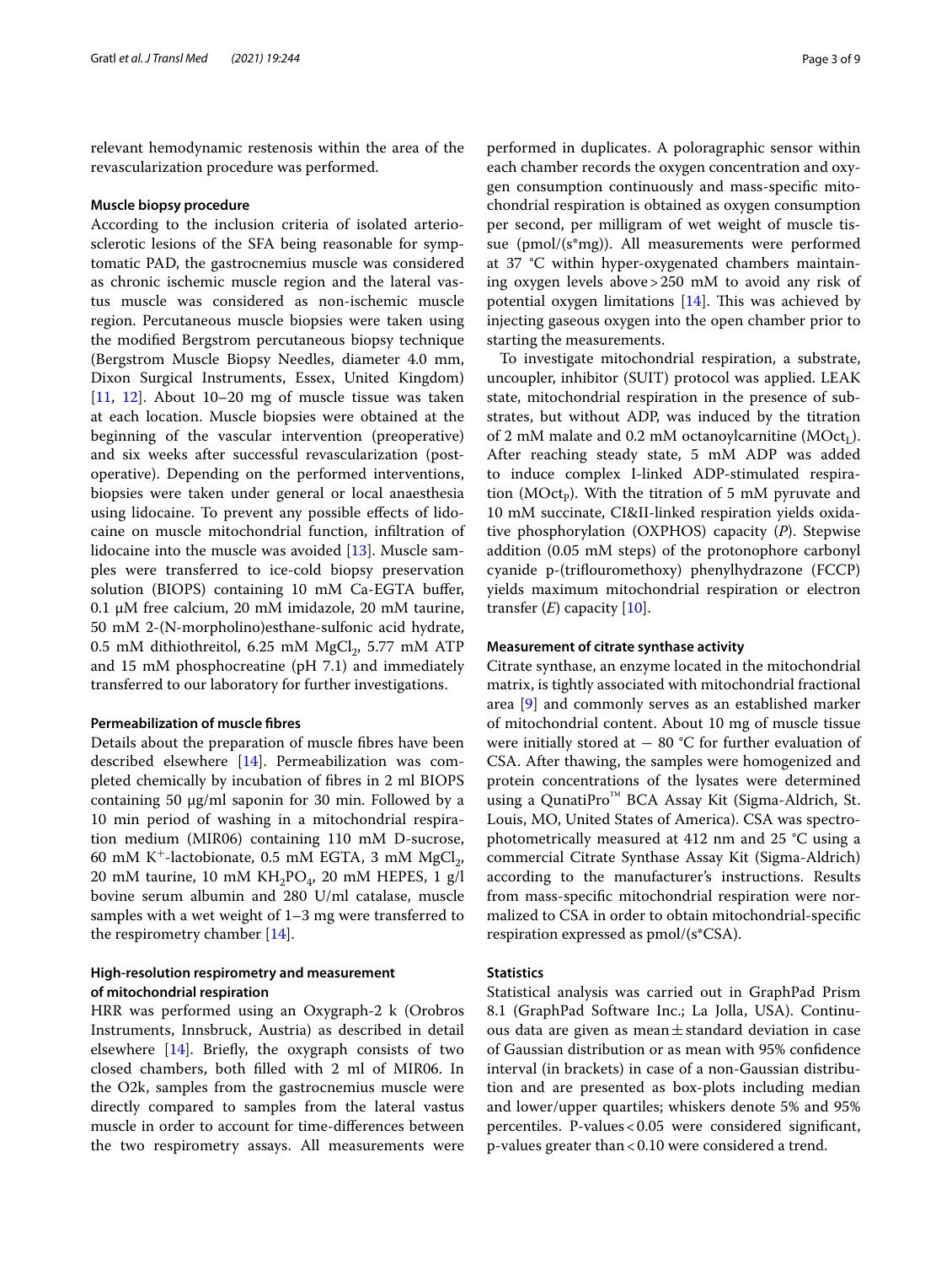Average age and sex frequency were calculated. To compare column means, a mixed-efects analysis in case of repeated measurements and a one-way ANOVA in case of non-repeated measurements was performed. A Holm-Sidak correction for multiple testing was performed in either case. The ratio of preoperative and postoperative values for CSA and all respiratory states normalized to CSA were calculated, results are given as absolute values and fold over basal (FOB). To achieve a normal distribution, data were transformed logarithmically (base 10) and column means were compared via a mixed-efect-analysis with a Geisser-Greenhouse correction with a Holm-Sidak correction for multiple testing was applied.

To exclude a bias of age and body-mass-index (BMI) on the assessed parameters, a linear regression analysis was carried out. Results are given as B-value $\pm$  standard error and p-value.

Based on improvements of mitochondrial function in PAD patients and age-matched controls [[15,](#page-8-12) [16](#page-8-13)], a sample size calculation was performed under the assumption of an efect size (Cohen's kappa) of 0.8, a type-1-error probability of 0.05 and power of 0.8. The resulting sample size was  $n=10$ .

### **Results**

# **Anthropometric and clinical data**

Based on an a priori power calculation, ten patients were included into this study. Patients' characteristics including presence of cardiovascular risk factors are given in Table [1](#page-3-0). Detailed information about the clinical stage of PAD, morphology of SFA lesions and performed vascular interventions have been described earlier [[10](#page-8-7)] and are shown in detail in Additional fle [1](#page-7-0): Table S1.

# **Proof of technical success of vascular intervention**

Vascular intervention lead to an increase of ABI in treated legs  $(p < 0.001)$  as well as an increase of maximal walking distances ( $p < 0.001$  $p < 0.001$ ) (Table 1). Clinical stage of

PAD improved in all patients with stage IIB or III disease to a stage IIA disease [\[10](#page-8-7)]. All patients underwent ultrasound imaging and patency of arterial reconstruction was confrmed by exclusion of hemodynamic relevant restenosis in treated segments.

# **Citrate synthase activity (CSA)**

Vascular intervention on reasonable SFA lesions lead to an increase of CSA as a proxy of mitochondrial content in chronic ischemic muscle regions ( $p=0.010$ ) (Table [2](#page-4-0), Fig. [1](#page-4-1)). Non-ischemic muscle regions did not show any change of CSA between preoperative and postoperative state.

#### **Mitochondrial function**

HRR in chronic ischemic muscle regions showed a decrease of mitochondrial respiration in  $P$  ( $p=0.006$ ) and  $E$  ( $p=0.002$ ) after successful treatment of SFA lesions (Table [2](#page-4-0), Fig. [2a](#page-5-0) and c). In non-ischemic muscle regions, all defned respiratory states remained unaltered in preoperative and postoperative muscle biopsies.

## **Mitochondrial function normalized to CSA**

Mitochondrial respiration normalized to CSA decreased for *P* ( $p = 0.007$ ) and *E* ( $p = 0.005$ ) after successful treat-ment of SFA lesions (Table [2,](#page-4-0) Fig. [2b](#page-5-0) and d). In nonischemic muscle regions, there was no diference between preoperative and postoperative muscle samples regarding all defned respiratory states.

# **Comparison of preoperative and postoperative values in ischemic and non‑ischemic muscle regions (Fold over basal)**

Preoperative results from CSA and respiratory states normalized to CSA where compared to postoperative measurements and FOB was calculated for chronic ischemic as well as non-ischemic muscle regions. The FOB of CSA in chronic ischemic muscle regions was higher when compared to the FOB in non-ischemic

# <span id="page-3-0"></span>**Table 1** Clinical data

|                                      | Preoperative         | Postoperative            | p-value |
|--------------------------------------|----------------------|--------------------------|---------|
| Age (years)                          | 66.9 (IQR 61.5-73.4) |                          |         |
| Sex (male/female)                    |                      |                          |         |
| Body mass index (kg/m <sup>2</sup> ) | 21.1 (IQR 18.3-24.1) |                          |         |
| Cardiovascular risk factors (n)      | 2.5 (IQR 2.0-3.8)    | $\overline{\phantom{0}}$ |         |
| Ankle brachial index (ABI)           | 0.65 (IQR 0.64-0.70) | 0.92 (IQR 0.85-0.98)     | < 0.001 |
| Maximal walking distance (meters)    | 50 (IQR 32.5-50.0)   | 485 (IQR 207.5-500)      | < 0.001 |
|                                      |                      |                          |         |

Overview of clinical data and comparison of pre- and postoperative ABI and maximal walking distances; Cardiovascular risk factors included arterial hypertension, diabetes mellitus, hyperlipidaemia and smoking status and are presented as number of risk factors present in patients; Data are expressed as median with IQR in brackets; A p-value of<0.05 is considered to be signifcant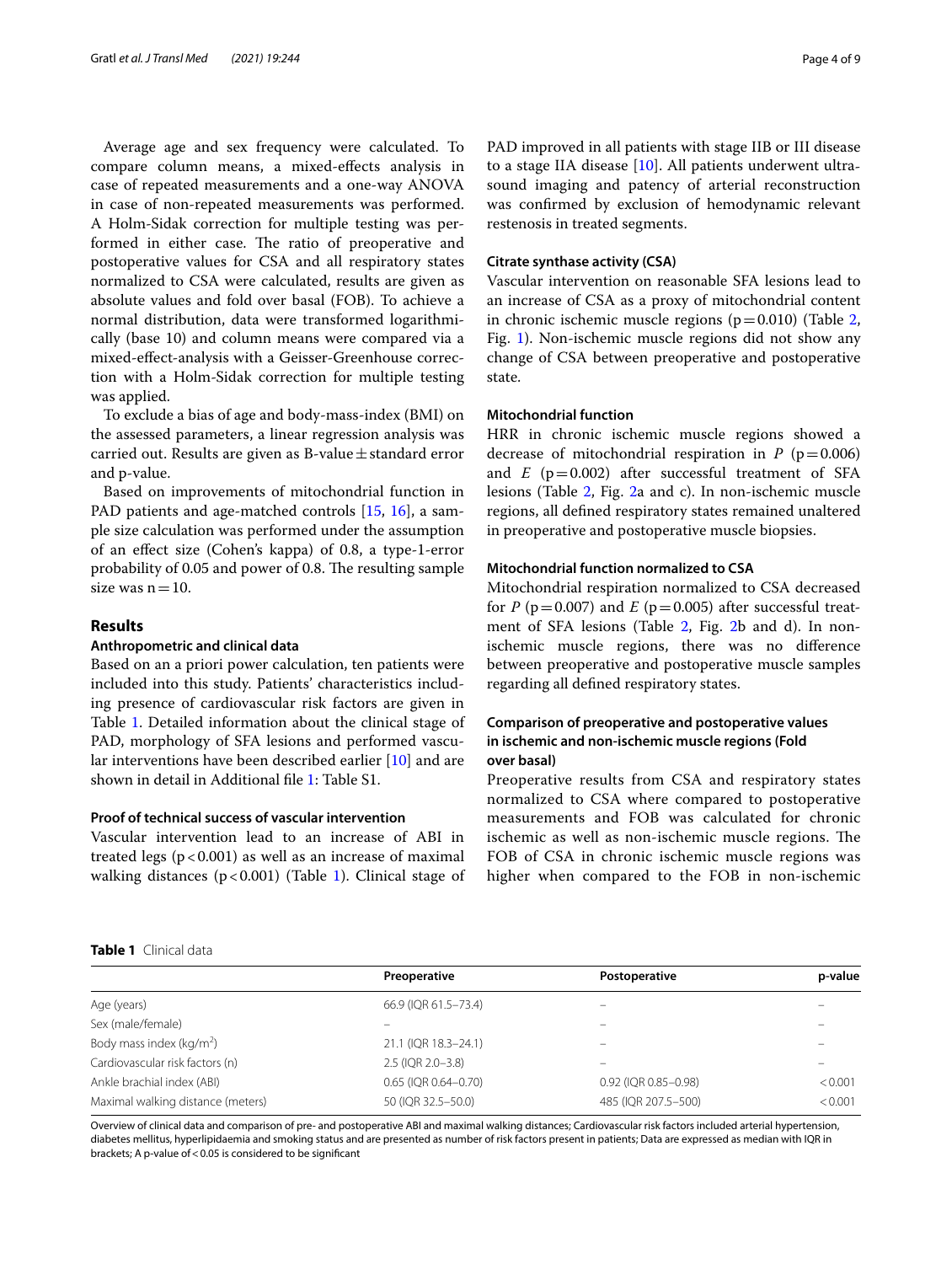|  |  | ı aycı |  |
|--|--|--------|--|
|  |  |        |  |
|  |  |        |  |
|  |  |        |  |

<span id="page-4-0"></span>

|                           | Chronic ischemic muscle (gastrocnemius muscle)  |                        |         | Non-ischemic muscle (lateral vastus muscle) |                        |         |
|---------------------------|-------------------------------------------------|------------------------|---------|---------------------------------------------|------------------------|---------|
|                           | Preoperative                                    | Postoperative          | p-value | Preoperative                                | Postoperative          | p-value |
| CSA (nmol/min/mg protein) |                                                 |                        |         |                                             |                        |         |
|                           | 281.4 (252.4-391.8)                             | 438.5 (361.4-471.3)    | 0.010   | 310.6 (266.8-357.4)                         | 317.6 (278.3-324.1)    | 0.940   |
|                           | Mitochondrial respiration [pmol/(s*mg)]         |                        |         |                                             |                        |         |
| MOct <sub>i</sub>         | $16.1(13.7-18.4)$                               | 13.7 (12.2–16.1)       | 0.575   | $16.5(14.1-19.4)$                           | 18.3 (16.3-19.9)       | 0.169   |
| <b>MOctp</b>              | 24.4 (20.9-29.7)                                | $20.7(17.5 - 22.5)$    | 0.286   | 26.7 (23.4-29.4)                            | 29.2 (23.3 - 33.7)     | 0.205   |
|                           | $66.6(57.8 - 78.3)$                             | 53.2 (49.8-52.1)       | 0.006   | 64.2 (54.2-67.4)                            | $60.2(54.3 - 73.2)$    | 0.341   |
| F                         | 75.9 (59.0-85.1)                                | 59.1 (46.7-64.8)       | 0.002   | 69.5 (59.5 - 75.8)                          | $65.7(55.7 - 76.0)$    | 0.617   |
|                           | Mitochondrial respiration [pmol/(s*mg)] per CSA |                        |         |                                             |                        |         |
| MOct <sub>i</sub>         | $0.048(0.040 - 0.074)$                          | $0.036(0.031 - 0.040)$ | 0.156   | $0.049(0.048 - 0.053)$                      | $0.059(0.049 - 0.078)$ | 0.176   |
| <b>MOctp</b>              | $0.072(0.060 - 0.120)$                          | $0.051(0.040 - 0.063)$ | 0.169   | $0.079(0.078 - 0.083)$                      | $0.094(0.079 - 0.110)$ | 0.326   |
| Р                         | $0.218(0.196 - 0.266)$                          | $0.132(0.166 - 0.150)$ | 0.007   | $0.185(0.173 - 0.230)$                      | $0.213(0.171 - 0.266)$ | 0.537   |
|                           | $0.230(0.195 - 0.279)$                          | $0.129(0.120 - 0.154)$ | 0.005   | $0.211(0.180 - 0.252)$                      | $0.196(0.176 - 0.243)$ | 0.940   |

Results from CSA, HRR and HRR normalized to CSA; Data are expressed as median with IQR in brackets; A p-value < 0.05 is considered to be significant; *CSA* Citrate synthase activity, *MOct*<sub>L</sub> maximal respiration after titration of malate and octanoyl, *MOct*<sub>P</sub> maximal respiration after addition of ADP, *P* maximal respiration after addition of pyruvate and succinate, *E* maximal respiration after addition of FCCP



<span id="page-4-1"></span>muscle regions ( $p=0.019$ ). FOBs of all respiratory states normalized to CSA in chronic ischemic muscle regions were lower when being compared to those from non-ischemic muscle regions ( $MOct<sub>L</sub> p=0.037$ ;  $MOct<sub>p</sub>$ p=0.019; *P* p=0.011; *E* p=0.001) (Table [3](#page-5-1) and Fig. [3](#page-6-0)).

# **Discussion**

With this study, we were able to confrm our hypothesis, that the restoration of blood flow and oxygen supply by successful revascularization of underlying arteriosclerotic lesions has a relevant impact on recovery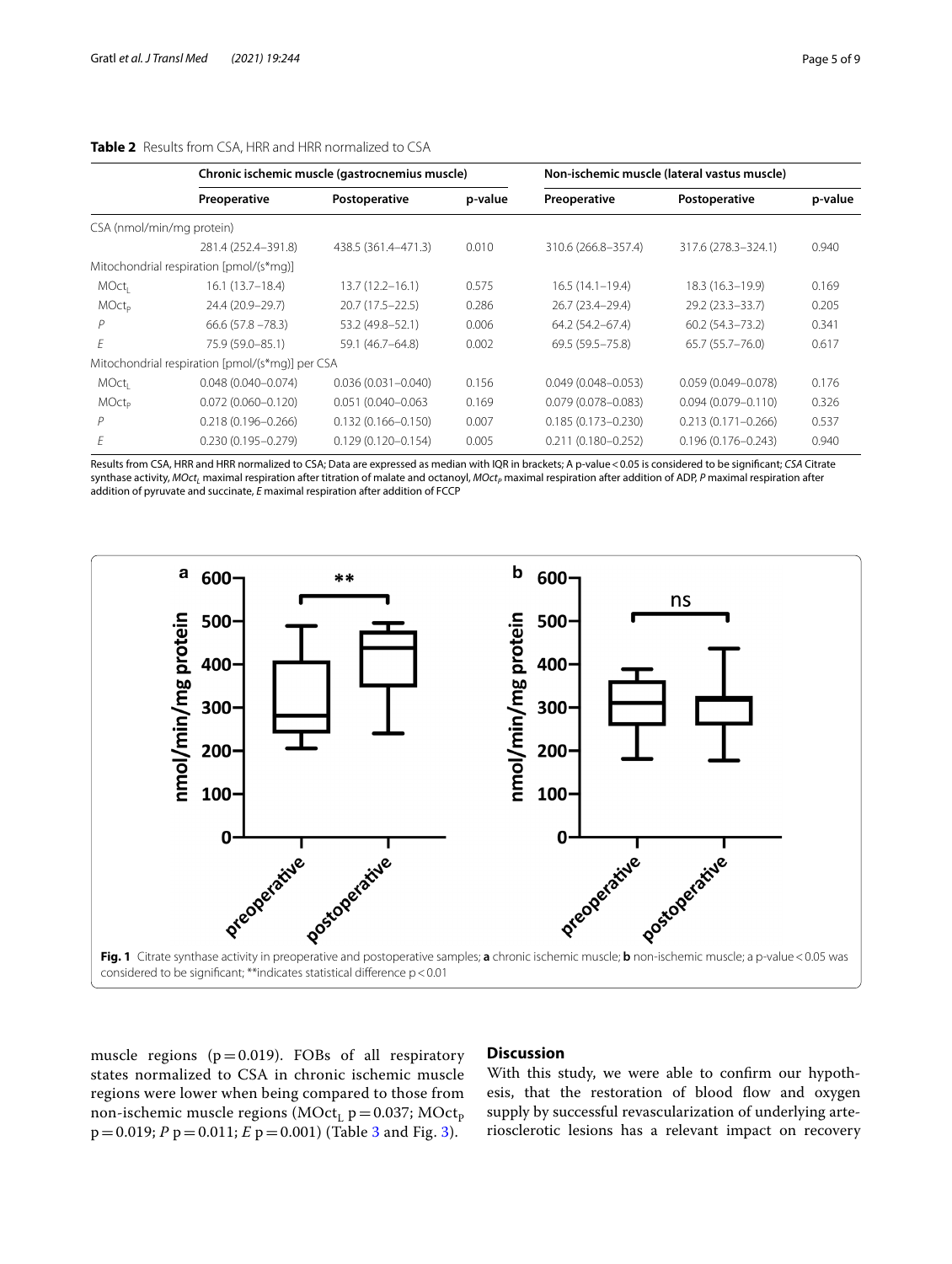

<span id="page-5-0"></span>from high resolution respirometry normalized to results from citrate synthase activity (CSA) expressed as (O<sub>3</sub>) flux per CSA [pmol/(s\*mg)/CSA] in non-ischemic muscle; *ns* not signifcant; a p-value<0.05 was considered to be signifcant; \*\*indicates statistical diference p<0.01; *CSA* Citrate synthase acitivity, *MOct<sub>L</sub>* maximal respiration after titration of malate and octanoyl, *MOct<sub>P</sub>* maximal respiration after addition of ADP, *P* maximal respiration after addition of pyruvate and succinate, *E* maximal respiration after addition of FCCP

#### <span id="page-5-1"></span>**Table 3** Fold over basal (FOB) in chronic ischemic and non-ischemic muscle

| Parameter                 | FOB in chronic ischemic muscle (gastrocnemius FOB in non-ischemic muscle (lateral vastus<br>muscle) | muscle)             | p-value |
|---------------------------|-----------------------------------------------------------------------------------------------------|---------------------|---------|
| CSA (nmol/min/mg protein) | $1.37(1.10 - 1.64)$                                                                                 | $0.93(0.69 - 1.16)$ | 0.020   |
| MOct <sub>i</sub> per CSA | $0.83(0.44 - 1.22)$                                                                                 | 1.39 (0.74-2.05)    | 0.037   |
| MOct <sub>p</sub> per CSA | $0.87(0.28 - 1.45)$                                                                                 | $1.47(0.56 - 2.37)$ | 0.020   |
| P per CSA                 | $0.64(0.46 - 0.82)$                                                                                 | $1.16(0.77 - 1.54)$ | 0.011   |
| E per CSA                 | $0.61(0.47-0.76)$                                                                                   | $1.02(0.64 - 1.40)$ | 0.010   |

Fold over basal (FOB) in chronic ischemic and non-ischemic muscle; Data are expressed as median with IQR in brackets; A p-value < 0.05 is considered to be significant; *CSA* Citrate synthase activity, *MOct<sub>L</sub>* maximal respiration after titration of malate and octanoyl; *MOct<sub>p</sub>* maximal respiration after addition of ADP, *P* maximal respiration after addition of pyruvate and succinate; *E* maximal respiration after addition of FCCP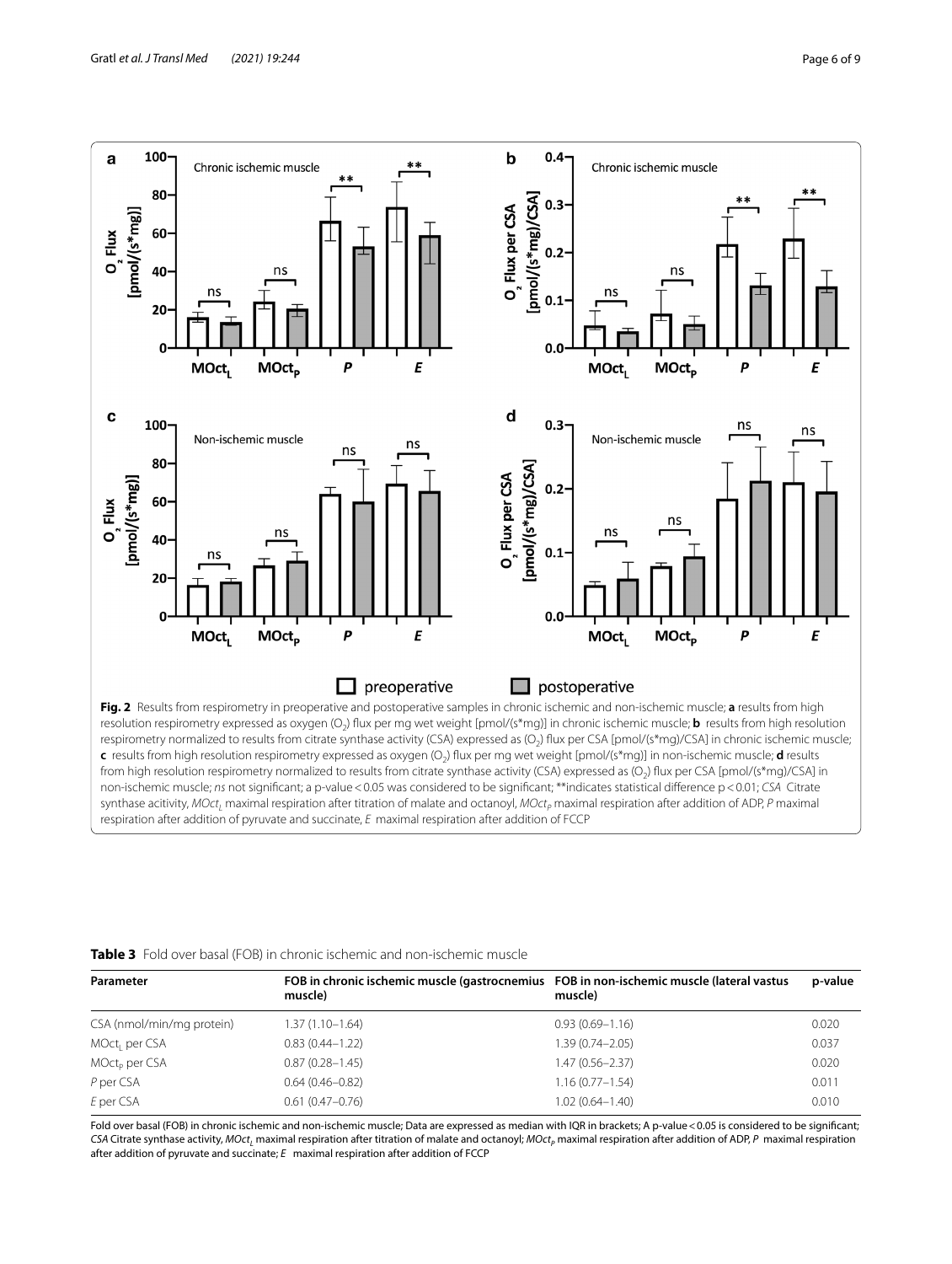

<span id="page-6-0"></span>of mitochondrial function by comparing results from chronic ischemic to non-ischemic muscle regions.

In patients with symptomatic PAD, fow-limiting pathologies of the arteries lead to a reduced blood flow and oxygen supply, resulting in unmet energy demands of the chronic ischemic muscle and concomitant cellular damage [\[17\]](#page-8-14). Repeating cycles of ischemia and reperfusion as a result of a limited blood flow to chronic ischemic muscle regions in PAD patients have been described to be associated with mitochondrial alterations [[17,](#page-8-14) [18](#page-8-15)]. Recent results from studies inducing ischemia–reperfusion injury in animals specifed the observed defects within the mitochondrial respiratory chain to complexes I, II and IV [\[19,](#page-8-16) [20\]](#page-8-17). In these studies, acute ischemia is induced using a tourniquet that is placed around the hind limbs and therefore the comparison to clinical manifestations of a chronic stage IIB or III PAD is difficult.

The relevance of mitochondriopathies in peripheral arterial disease has been tested in clinical studies [[21](#page-8-18)] and our group was able to show in a previous study that mitochondria are able to recover six weeks after successful revascularization of reasonable arteriosclerotic lesions [[10\]](#page-8-7). In this previous study, samples from the gastrocnemius muscle were investigated in patients with isolated arteriosclerotic lesions of the SFA compared to non-ischemic muscle of control persons. We demonstrated that i) CSA and therefore mitochondrial content is significantly increased after restoration of blood flow and ii) mitochondrial respiration decreased after the defned time period. Both these observations translated into a postoperative recovery of mitochondrial function when compared to non-ischemic healthy persons. This indicates an overall recovery of mitochondrial function after successful revascularization procedures [[10\]](#page-8-7). But the underlying mechanism and contributing factors leading to mitochondrial recovery remains unclear. It has been shown that patients show an increased treadmill walking performance after revascularization procedures [[22\]](#page-8-19) and therefore an important factor that needs to be considered is habitual physical activity level of patients pre- and post-surgery. Mitochondria are able to adapt to increased metabolic demand such as exercise training by increasing mitochondrial function and enzyme activities [[23,](#page-8-20) [24](#page-8-21)]. Increased metabolic demand results in fusion of a dynamic mitochondrial network, whereas a decrease in metabolic demand has been reported to result in fission and mitophagy [[25–](#page-8-22)[27](#page-8-23)]. One limitation of the current study is the use of only one marker to assess mitochondrial content. Although it is advantageous to assess a variety of markers, limitations in biological samples prevented inclusion of other mitochondrial markers in the current study.

Within the conception of the study, we took into account two main considerations. Firstly, the sole inclusion of patients with isolated pathologies of the SFA enable a diferentiation of ischemic and non-ischemic muscle regions, allowing the identifcation of the underlying mechanism leading to mitochondrial recovery. Secondly, patients with relatively mild but symptomatic PAD have been included into this study. The inclusion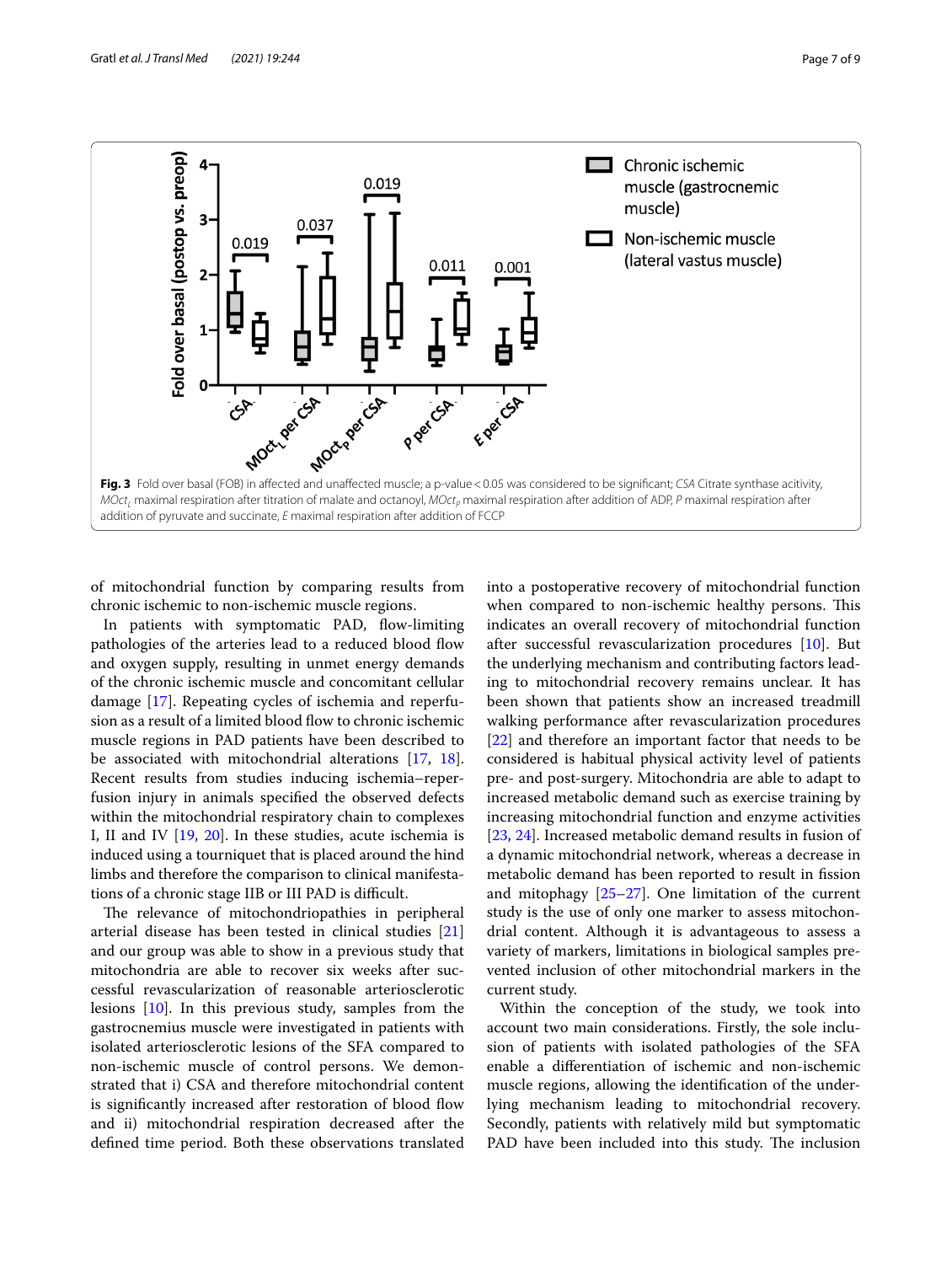of patients with stage IV PAD, who sufer from chronic pain related to ischemic wounds and delayed postoperative recovery, would have introduced a confounding factor. In our cohort, successful revascularization procedures lead to an increase of walking performance in all patients as intermittent claudication was dissolved or at least improved in all patients. As intermittent claudication likely excludes patients from physical activity participation due to walking-induced pain within chronic ischemic muscle regions, it has been hypothesized that patients sufering from symptomatic PAD are increasingly sedentary, resulting in impaired mitochondrial function of these patients [[7](#page-8-4)]. After dissolving the intermittent claudication, patients will likely move more, which increases metabolic demand in chronic ischemic muscle regions after revascularization. It is therefore difficult to distinguish if the observed mitochondrial recovery was caused by the restoration of blood flow and oxygen supply or subsequent increased physical activity. By comparing results of chronic ischemic muscle regions to those of non-ischemic muscle regions, we were now able to demonstrate that the observed changes of mitochondrial function are likely mediated by the increased blood flow and oxygen delivery after successful revascularization of underlying arteriosclerotic lesions. Improved mitochondrial performance in ischemic gastrocnemius muscle after revascularization demonstrates that the restoration of blood and oxygen supply is likely a main driver. We reported previously that successful treatment of underlying arteriosclerotic lesions lead to an increase of mitochondrial content and a decrease of mitochondrial respiration. By comparing results to those from a heathy, non-ischemic control group we demonstrated that the postoperative decrease of mitochondrial respiration likely resembles a healthy physiological state. Our data suggest that mitochondrial fexibility allows for adjustment of mitochondrial function in the context of PAD with readjustment occurring after restoration of blood supply. Similar adaptation of hepatic mitochondrial metabolism have been observed in humans with non-alcoholic fatty liver disease [[28\]](#page-8-24).

Regarding the efect of increased physical activity on mitochondrial respiration, there are only a limited number of studies so far. Van Schaardenburgh et al. for example reported on PAD patients undergoing exercise training (calf raises and walking training). Patients were divided into a group of responders and non-responders in terms of walking performance after completing the exercise training for a predefned period of 8 weeks. Mitochondrial respiration was evaluated by the same method as in the present study and there were no changes in respiratory states within the group of positive responders  $[16]$  $[16]$ . These data are in line with our results as we demonstrate that–at least initially an increased metabolic demand in terms of increased physical activity after dissolving intermittent claudication does not afect mitochondrial respiration in muscle regions with "normal" blood flow. Relevant arteriosclerotic lesions of arteries giving blood flow to the lateral vastus muscle have been excluded in our study population. We do not argue that physical activity and exercising is not able to infuence mitochondrial function, but at this early stage, its signifcance is likely secondary. Walking training, as performed by our patients postsurgery, requires only about 3–4 metabolic equivalents (METs) and corresponds to about 50% of maximal oxygen uptake  $[29]$ . This intensity may simply be too low to impact mitochondrial function within this rather short time frame in our patients.

## **Conclusion**

Mitochondrial content and respiration are impaired in PAD patients. By interventional revascularization of underlying arteriosclerotic lesions and therefore restoration of blood flow and oxygen supply, mitochondrial function is able to recover. As pre- and postoperative mitochondrial function is unaltered in non-ischemic vastus lateralis muscle, we are able to ascribe the improved mitochondrial performance in ischemic gastrocnemius muscle to the successful revascularization rather than increased physical activity expressed by increased maximal walking distances due to the resolution of intermittent claudication.

#### **Supplementary Information**

The online version contains supplementary material available at [https://doi.](https://doi.org/10.1186/s12967-021-02908-0) [org/10.1186/s12967-021-02908-0](https://doi.org/10.1186/s12967-021-02908-0).

<span id="page-7-0"></span>**Additional fle 1: Table S1:** Clinical symptoms, morphology of SFA pathology and performed intervention; *SFA* superfcial femoral artery; *TASC* Trans-Atlantic Inter-Society Consensus.

**Acknowledgements** Not applicable.

#### **Authors' contributions**

Conceived and designed the study: AlG, JPF, AnG. Involved in recruiting and surgery: JPF, FS, BR, SO, AnG. Analysed the data: AlG, DP, LG. Interpreted the results and wrote the paper: AlG, DP, JPF. All authors read and approved the final manuscript.

#### **Funding**

Open Access funding enabled and organized by Projekt DEAL. The study has not received funding from any sources.

#### **Availability of data and materials**

The dataset generated and analysed during the current study is available from the corresponding author upon reasonable request.